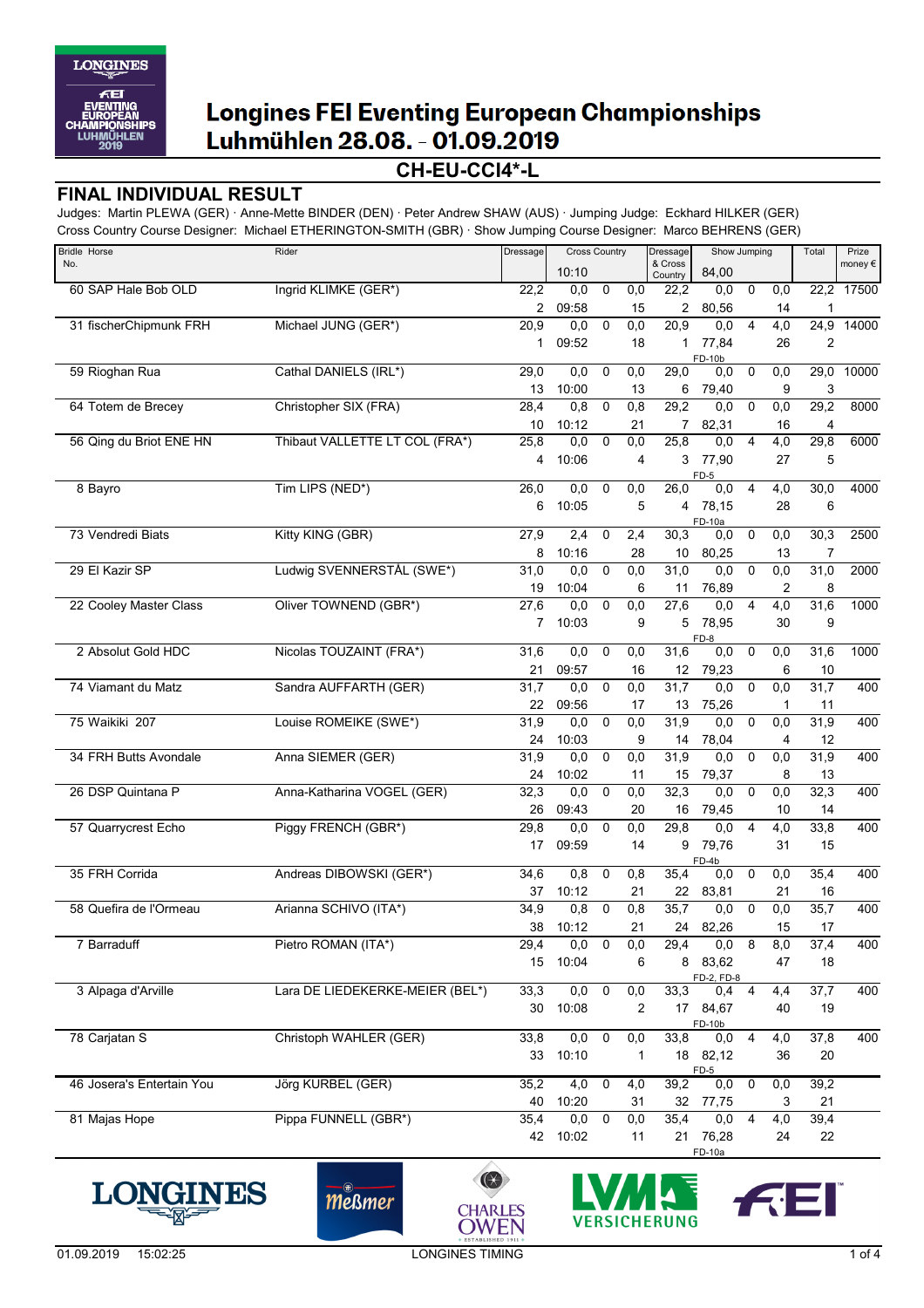

### **CH-EU-CCI4\*-L**

#### **FINAL INDIVIDUAL RESULT**

Judges: Martin PLEWA (GER) · Anne-Mette BINDER (DEN) · Peter Andrew SHAW (AUS) · Jumping Judge: Eckhard HILKER (GER) Cross Country Course Designer: Michael ETHERINGTON-SMITH (GBR) · Show Jumping Course Designer: Marco BEHRENS (GER)

| <b>Bridle Horse</b>                                | Rider                         | <b>Dressage</b> | <b>Cross Country</b> |                |               | Show Jumping<br>Dressage |                                |                | Total          | Prize |                  |
|----------------------------------------------------|-------------------------------|-----------------|----------------------|----------------|---------------|--------------------------|--------------------------------|----------------|----------------|-------|------------------|
| No.                                                |                               |                 | 10:10                |                |               | & Cross<br>Country       | 84,00                          |                |                |       | money $\epsilon$ |
| 18 Chippieh                                        | Ebba ADNERVIK (SWE)           | 36,1            | 5,2                  | $\mathbf 0$    | 5,2           | 41,3                     | 0,0                            | $\mathbf 0$    | 0,0            | 41,3  |                  |
|                                                    |                               | 51              | 10:23                |                | 33            | 34                       | 80,17                          |                | 11             | 23    |                  |
| 19 Colani Sunrise                                  | Kai RÜDER (GER*)              | 25,8            | 16,0                 | $\mathbf 0$    | 16,0          | 41,8                     | 0,0                            | 0              | 0,0            | 41,8  |                  |
|                                                    |                               | 4               | 10:50                |                | 41            | 35                       | 82,31                          |                | 16             | 24    |                  |
| 36 Golden Midnight                                 | Malin JOSEFSSON (SWE*)        | 37,4            | 0,8                  | $\overline{0}$ | 0,8           | 38,2                     | 0,0                            | $\overline{4}$ | 4,0            | 42,2  |                  |
|                                                    |                               | 57              | 10:12                |                | 21            | 28                       | 78,18                          |                | 29             | 25    |                  |
|                                                    |                               |                 |                      |                |               |                          | FD-10a                         |                |                |       |                  |
| 42 Horseware Woodcourt Garrison Sarah ENNIS (IRL*) |                               | 36,0            | 2,8                  | $\mathbf 0$    | 2,8           | 38,8                     | 0,0                            | $\overline{4}$ | 4,0            | 42,8  |                  |
|                                                    |                               | 49              | 10:17                |                | 29            |                          | 30 80,29                       |                | 34             | 26    |                  |
| 32 Fletcha van't Verahof                           | Karin DONCKERS (BEL*)         | 28,8            | 14,0                 | $\mathbf 0$    | 14,0          | 42,8                     | FD-10b<br>0,0                  | $\mathbf 0$    | 0,0            | 42,8  |                  |
|                                                    |                               | 11              | 10:45                |                | 38            | 38                       | 83,54                          |                | 19             | 27    |                  |
| 38 Grandeur de Lully CH                            | Robin GODEL (SUI*)            | 34,4            | 0,8                  | 0              | 0,8           | 35,2                     | 0,0                            | 8              | 8,0            | 43,2  |                  |
|                                                    |                               | 36              | 10:12                |                | 21            |                          | 20 76,68                       |                | 43             | 28    |                  |
|                                                    |                               |                 |                      |                |               |                          | FD-3, FD-8                     |                |                |       |                  |
| 6 Bandit 436                                       | Felix ETZEL (GER)             | 33,1            | 3,2                  | 0              | 3,2           | 36,3                     | 0,0                            | 8              | 8,0            | 44,3  |                  |
|                                                    |                               | 28              | 10:18                |                | 30            |                          | 26 76,23                       |                | 42             | 29    |                  |
|                                                    |                               |                 |                      |                |               |                          | FD-7b, FD-10a                  |                |                |       |                  |
| 33 Focus Filiocus                                  | Niklas LINDBÄCK (SWE*)        | 35,0            | 6,0                  | 0              | 6,0           | 41,0                     | 0,0                            | 4              | 4,0            | 45,0  |                  |
|                                                    |                               | 39              | 10:25                |                | 34            |                          | 33 80,09                       |                | 32             | 30    |                  |
| 16 Chenaro 2                                       |                               |                 |                      |                |               |                          | FD-8                           |                |                |       |                  |
|                                                    | Małgorzata CYBULSKA (POL)     | 33,5            | 8,8                  | 0              | 8,8           | 42,3                     | 0,0                            | 4              | 4,0            | 46,3  |                  |
|                                                    |                               | 32              | 10:32                |                | 35            |                          | 36 83,00<br>FD-10b             |                | 37             | 31    |                  |
| 80 Punch de l'Esques                               | Karim Florent LAGHOUAG (FRA*) | 38,4            | 0,0                  | 0              | 0,0           | 38,4                     | 0,0                            | 8              | 8,0            | 46,4  |                  |
|                                                    |                               | 59              | 10:04                |                | 6             |                          | 29 75,51                       |                | 41             | 32    |                  |
|                                                    |                               |                 |                      |                |               |                          | FD-8, FD-10a                   |                |                |       |                  |
| 62 Super Cillious                                  | Vittoria PANIZZON (ITA*)      | 31,5            | $0,0$ 11             |                | 11,0          | 42,5                     | 0,0                            | $\overline{4}$ | 4,0            | 46,5  |                  |
|                                                    |                               | 20              | 10:00                |                | 36            |                          | 37 83,31                       |                | 38             | 33    |                  |
|                                                    |                               |                 | <b>BD(10a)</b>       |                |               |                          | FD-5                           |                |                |       |                  |
| 21 Constantin M                                    | Irene Mia HASTRUP (DEN)       | 34,2            | 4,8                  | $\mathbf 0$    | 4,8           | 39,0                     | 0,0                            | 8              | 8,0            | 47,0  |                  |
|                                                    |                               | 35              | 10:22                |                | 32            |                          | 31 78,54<br>FD-4a, FD-5        |                | 45             | 34    |                  |
| 79 Archie Rocks                                    | Felix VOGG (SUI*)             | 36,5            | 0,0                  | $\mathbf 0$    | 0,0           | 36,5                     | $0,0$ 16                       |                | 16,0           | 52,5  |                  |
|                                                    |                               | 53              | 09:45                |                | 19            |                          | 27 83,14                       |                | 51             | 35    |                  |
|                                                    |                               |                 |                      |                |               |                          | FD-8, FD-10a, FD-10b,          |                |                |       |                  |
| 69 Tullabeg Flamenco                               | Sam WATSON (IRL*)             | 29,6            | 3,6 20               |                | 23,6          | 53,2                     | 0,0                            | 0              | 0,0            | 53,2  |                  |
|                                                    |                               | 16              | 10:19                |                | 46            | 43                       | 78,43                          |                | 5              | 36    |                  |
|                                                    |                               |                 | 1R(20b)              |                |               |                          |                                |                |                |       |                  |
| 71 Utrillo du Halage                               | Jean Lou BIGOT (FRA)          | 40,6            | 14,8                 | $\mathbf 0$    | 14,8          | 55,4                     | 0,0                            | 0              | 0,0            | 55,4  |                  |
|                                                    |                               | 66              | 10:47                |                | 39            |                          | 44 79,25                       |                | $\overline{7}$ | 37    |                  |
| 47 Junco CP                                        | Marco BIASIA (ITA)            | 40,4            | 15,2                 |                | $0$ 15,2      | 55,6                     | 0,0                            | $\mathbf 0$    | 0,0            | 55,6  |                  |
|                                                    |                               | 65              | 10:48                |                | 40            |                          | 45 83,06                       |                | 18             | 38    |                  |
| 48 Lexikon 2                                       | Dr. Harald AMBROS (AUT*)      | 35,3            | 16,8                 | $\mathbf 0$    | 16,8          | 52,1                     | 0,0                            | $\overline{4}$ | 4,0            | 56,1  |                  |
|                                                    |                               | 41              | 10:52                |                | 42            |                          | 39 82,00                       |                | 35             | 39    |                  |
|                                                    |                               |                 |                      |                |               |                          | FD-10b                         |                |                |       |                  |
| 52 Note Worthy                                     | Giovanni UGOLOTTI (ITA*)      | 33,3            | 0,8                  | $\mathbf 0$    | 0,8           | 34,1                     | $2,4$ 20                       |                | 22,4           | 56,5  |                  |
|                                                    |                               |                 | 30 10:12             |                | 21            |                          | 19 89,17                       |                | 53             | 40    |                  |
| 76 Westeria Lane                                   | Tony KENNEDY (IRL)            | 35,6            |                      |                | $0,0$ 20 20,0 | 55,6                     | FD-4a, FD-5, 1R-7b,<br>$0,0$ 4 |                | 4,0            | 59,6  |                  |
|                                                    |                               |                 | 46 09:57             |                | 44            |                          | 46 77,51                       |                | 25             | 41    |                  |
|                                                    |                               |                 | 1R(12b)              |                |               |                          | FD-5                           |                |                |       |                  |
|                                                    |                               |                 |                      |                |               |                          |                                |                |                |       |                  |









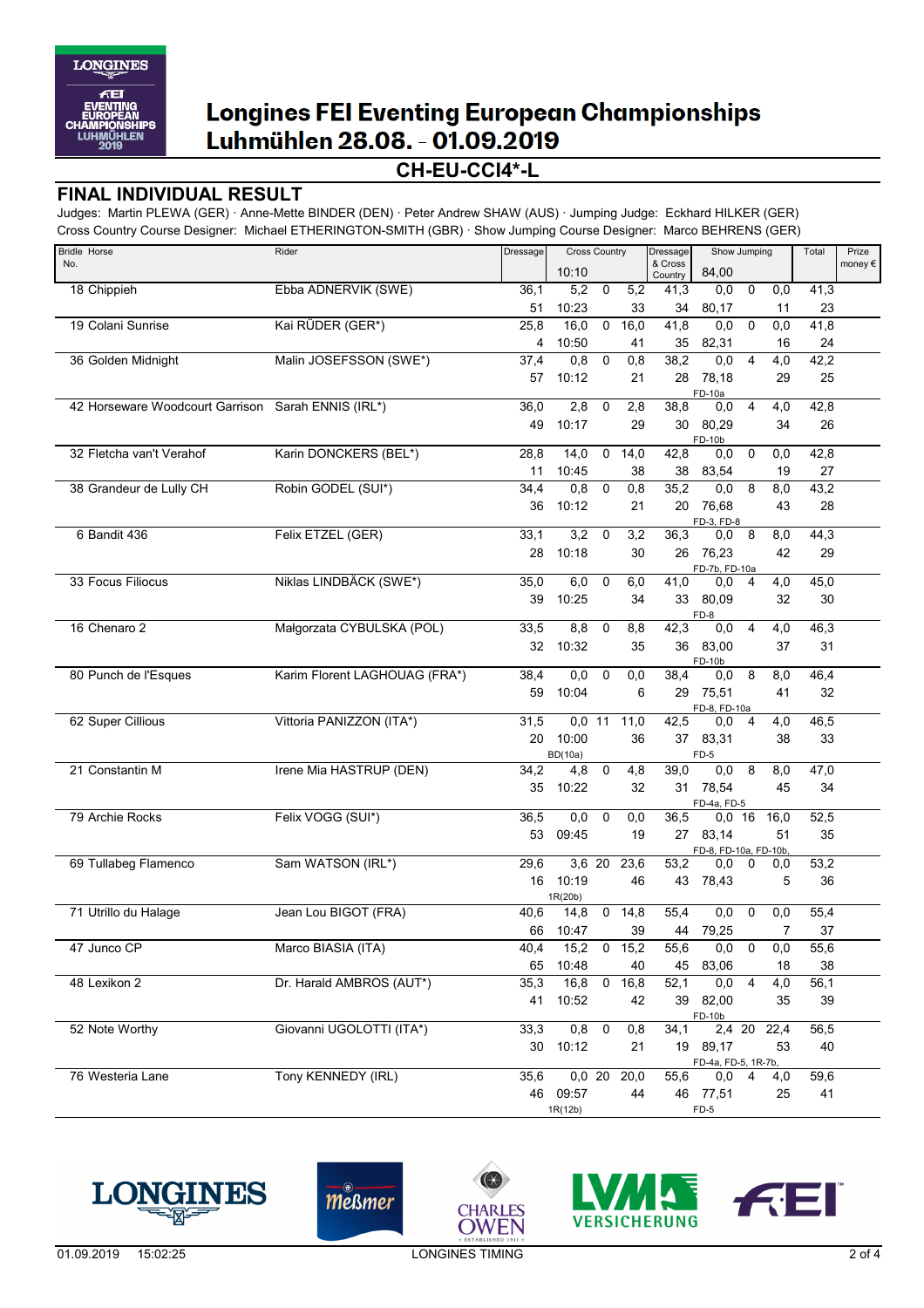

## **CH-EU-CCI4\*-L**

#### **FINAL INDIVIDUAL RESULT**

Judges: Martin PLEWA (GER) · Anne-Mette BINDER (DEN) · Peter Andrew SHAW (AUS) · Jumping Judge: Eckhard HILKER (GER) Cross Country Course Designer: Michael ETHERINGTON-SMITH (GBR) · Show Jumping Course Designer: Marco BEHRENS (GER)

| <b>Bridle Horse</b>        | Rider                         | Dressage | <b>Cross Country</b> |                | Show Jumping<br>Dressage |                    |                              | Total          | Prize         |       |         |
|----------------------------|-------------------------------|----------|----------------------|----------------|--------------------------|--------------------|------------------------------|----------------|---------------|-------|---------|
| No.                        |                               |          | 10:10                |                |                          | & Cross<br>Country | 84,00                        |                |               |       | money € |
| 27 Duchess Desiree         | Elmo JANKARI (FIN*)           | 31,8     |                      |                | 6,4 15 21,4              | 53,2               | 0,0                          | 8              | 8,0           | 61,2  |         |
|                            |                               | 23       | 10:26                |                | 45                       | 42                 | 83,01                        |                | 46            | 42    |         |
|                            |                               |          | MF(21)               |                |                          |                    | FD-10a, FD-10b               |                |               |       |         |
| 11 Billy the Red           | Kristina COOK (GBR*)          | 28,3     |                      |                | 15,6 20 35,6             | 63,9               | 0,0                          | 0              | 0,0           | 63,9  |         |
|                            |                               | 9        | 10:49                |                | 49                       | 47                 | 83,56                        |                | 20            | 43    |         |
|                            |                               |          | 1R(12c)              |                |                          |                    |                              |                |               |       |         |
| 39 Guantanamo van Alsingen | Kris VERVAECKE (BEL)          | 36,0     | 16,8                 | $\mathbf 0$    | 16,8                     | 52,8               | $0,4$ 16                     |                | 16,4          | 69,2  |         |
|                            |                               | 49       | 10:52                |                | 42                       |                    | 41 84,53                     |                | 52            | 44    |         |
|                            |                               |          |                      |                |                          |                    | FD-4a, FD-4b, FD-10a,        |                |               |       |         |
| 9 Beat It                  | Constantin VAN RIJCKEVORSEL   | 33,3     | 17,2 20              |                | 37,2                     | 70,5               | 0,0                          | 0              | 0,0           | 70,5  |         |
|                            | $(BEL^*)$                     | 29       | 10:53                |                | 50                       | 48                 | 80,18                        |                | 12            | 45    |         |
|                            |                               |          | 1R(12b)<br>24,8      |                | $\overline{24,8}$        |                    |                              |                |               |       |         |
| 10 Ben Bendeguz            | Péter TUSKA (HUN)             | 48,7     |                      | $\overline{0}$ |                          | 73,5               | 0,0                          | 8              | 8,0           | 81,5  |         |
|                            |                               | 72       | 11:12                |                | 47                       | 49                 | 77,12                        |                | 44            | 46    |         |
| 15 Cesar                   | Philippa MAGNUSSON (SWE)      | 42,3     |                      |                | 11,2 20 31,2             | 73,5               | FD-3, FD-10b                 |                | $0,0$ 12 12,0 | 85,5  |         |
|                            |                               | 68       | 10:38                |                | 48                       | 50                 | 83.76                        |                | 50            | 47    |         |
|                            |                               |          | 1R(5d)               |                |                          |                    | FD-4b, FD-5, FD-10b          |                |               |       |         |
| 40 Hamilton 24             | Josefa SOMMER (GER)           | 29,3     | 16,4 40              |                | 56,4                     | 85,7               | 0,0                          | 4              | 4,0           | 89,7  |         |
|                            |                               | 14       | 10:51                |                | 56                       |                    | 54 80,20                     |                | 33            | 48    |         |
|                            |                               |          | 1R(16c), 1R(20a)     |                |                          |                    | FD-10b                       |                |               |       |         |
| 13 Bomba                   | Aliene RUYTER (NED)           | 34,0     | 26,4 20              |                | 46,4                     | 80,4               | 2,8                          | 8              | 10,8          | 91,2  |         |
|                            |                               |          | 34 11:16             |                | 52                       |                    | 51 90,76                     |                | 49            | 49    |         |
|                            |                               |          | 1R(25)               |                |                          |                    | FD-1, FD-4b                  |                |               |       |         |
| 55 Præstegårdens Leopold   | Hans BAUER (NOR)              | 36,0     | 29,6 20              |                | 49,6                     | 85,6               | 0,4                          | 8              | 8,4           | 94,0  |         |
|                            |                               |          | 48 11:24             |                | 54                       |                    | 53 84,98                     |                | 48            | 50    |         |
|                            |                               |          | 1R(18b)              |                |                          |                    | FD-7a, FD-10b                |                |               |       |         |
| 66 Tresor de Chignan CH    | Caroline GERBER (SUI*)        | 46,4     | 26,0 20              |                | 46,0                     | 92,4               | 0,4                          | $\overline{4}$ | 4,4           | 96,8  |         |
|                            |                               | 71       | 11:15                |                | 51                       | 56                 | 84,15                        |                | 39            | 51    |         |
|                            |                               |          | 1R(5d)               |                |                          |                    | FD-9                         |                |               |       |         |
| 82 Ichak de Monfirak       | Hugo LASCHET (BEL)            | 40,6     | 41,6 20              |                | 61,6                     | 102,2              | 0,8                          | 0              | 0,8           | 103,0 |         |
|                            |                               |          | 66 11:54             |                | 58                       | 58                 | 85,43                        |                | 22            | 52    |         |
|                            |                               |          | 1R(24)               |                |                          |                    |                              |                |               |       |         |
| 70 Ulsan de Lacoree        | Camille GUYOT (SUI)           | 39,7     |                      |                | 45,2 40 85,2             | 124,9              | 2,8                          | 0              | 2,8           | 127,7 |         |
|                            |                               | 62       | 12:03                |                | 59                       | 59                 | 90,18                        |                | 23            | 53    |         |
|                            |                               |          | 1R(12c), 1R(14c)     |                |                          |                    |                              |                |               |       |         |
| 54 Opi de Saint Leo        | Roxane GONFARD (SUI)          | 36,4     | 34,8 20              |                | 54,8                     |                    | 91,2 eliminated show jumping |                |               |       |         |
|                            |                               |          | 52 11:37             |                | 55                       |                    | $55$ test                    |                |               |       |         |
|                            |                               |          | 1R(18b)              |                |                          |                    | 2R(EL)-4a                    |                |               |       |         |
| 68 Trompe l'Oeil d'Emery   | Alexis GOURY (FRA*)           | 35,4     | 0,8                  | 0              | 0,8                      |                    | 36,2 withdrawn from holding  |                |               |       |         |
|                            |                               |          | 42 10:12             |                | 21                       |                    | $25$ box                     |                |               |       |         |
|                            |                               |          |                      |                |                          |                    |                              |                |               |       |         |
| 53 November Night          | Ciaran GLYNN (IRL*)           | 35,5     | 0,0                  | $\overline{0}$ | 0,0                      |                    | 35,5 withdrawn before horse  |                |               |       |         |
|                            |                               |          | 45 10:07             |                | 3                        |                    | 23 inspection                |                |               |       |         |
|                            |                               |          |                      |                |                          |                    |                              |                |               |       |         |
| 25 Cruising                | Manuel SENRA CHOVER (ESP*)    | 39,1     | 13,6                 |                | 0, 13, 6                 |                    | 52,7 withdrawn before horse  |                |               |       |         |
|                            |                               | 61       | 10:44                |                | 37                       |                    | 40 inspection                |                |               |       |         |
| 24 Cosma                   | Katrin KHODDAM-HAZRATI (AUT*) | 37,6     | 27,6 20              |                | 47,6                     |                    | 85,2 withdrawn before horse  |                |               |       |         |
|                            |                               |          |                      |                |                          |                    | 52 inspection                |                |               |       |         |
|                            |                               |          | 58 11:19             |                | 53                       |                    |                              |                |               |       |         |
|                            |                               |          | 1R(12b)              |                |                          |                    |                              |                |               |       |         |